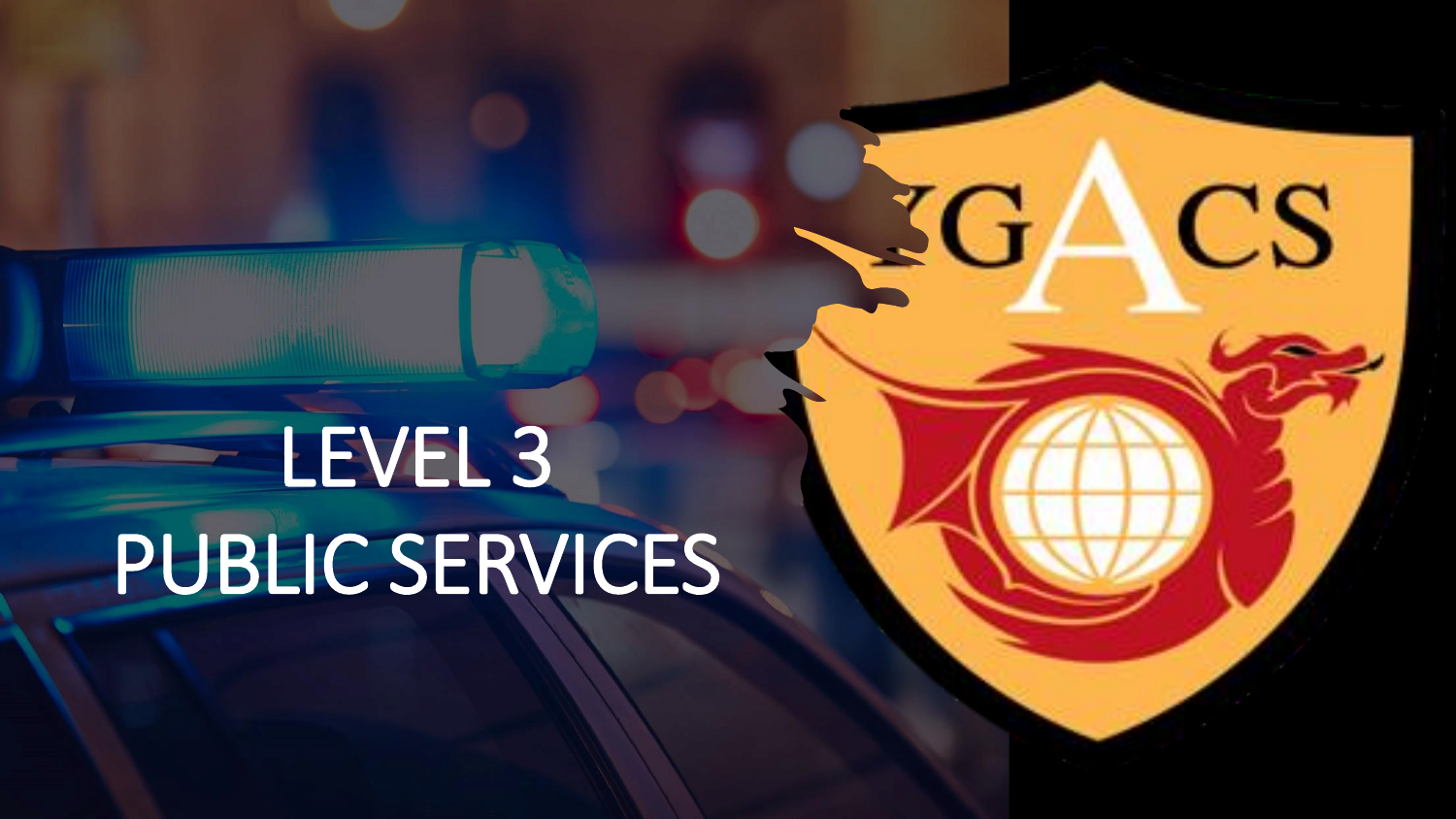### Contents – *Click on each page for more information*

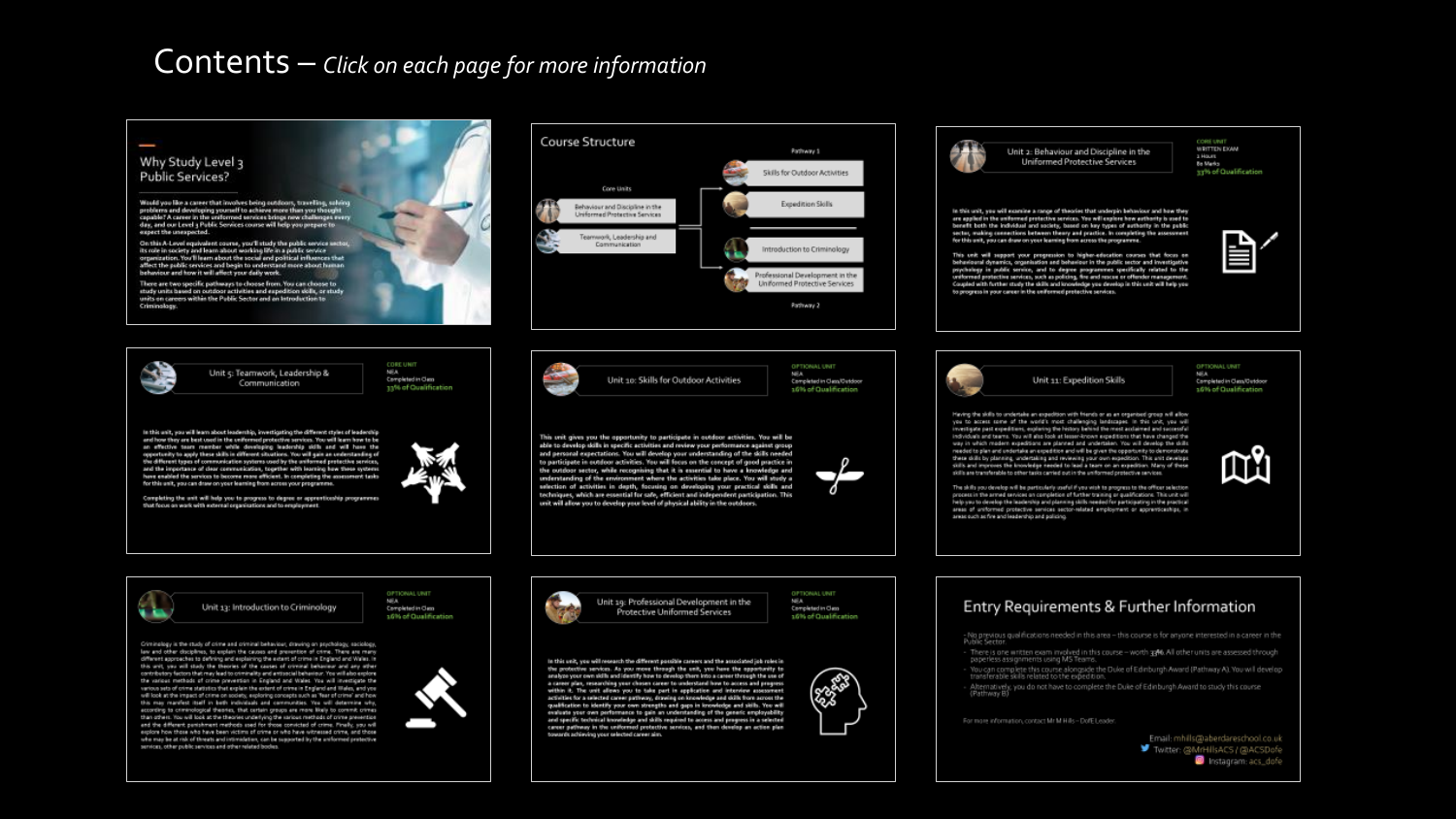# Why Study Level 3 Public Services?

**Would you like a career that involves being outdoors, travelling, solving problems and developing yourself to achieve more than you thought capable? A career in the uniformed services brings new challenges every day, and our Level 3 Public Services course will help you prepare to expect the unexpected.** 

**On this A-Level equivalent course, you'll study the public service sector, its role in society and learn about working life in a public service organization. You'll learn about the social and political influences that affect the public services and begin to understand more about human behaviour and how it will affect your daily work.** 

**There are two specific pathways to choose from. You can choose to study units based on outdoor activities and expedition skills, or study units on careers within the Public Sector and an Introduction to Criminology.**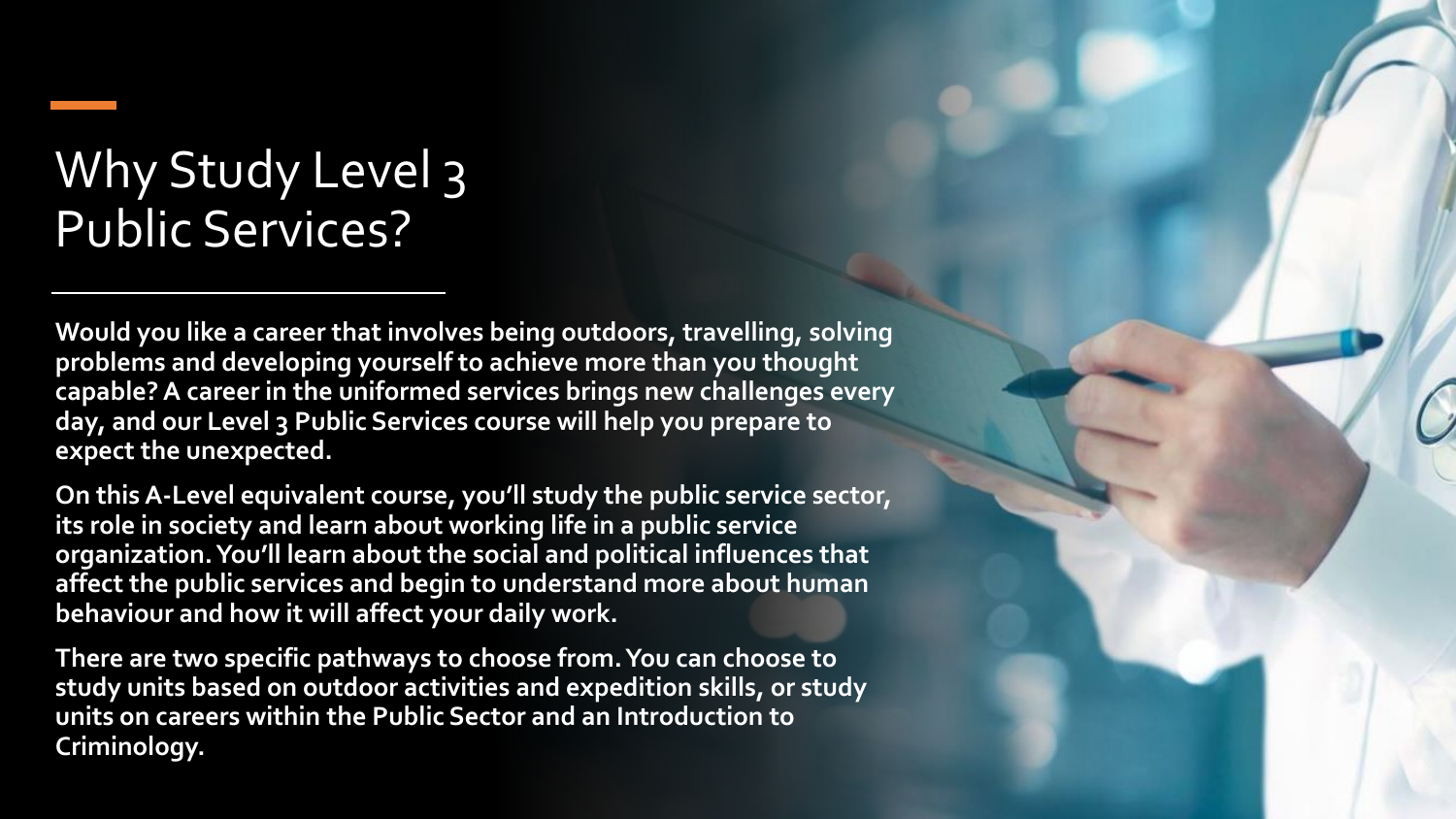# Course Structure

#### Pathway 1



Pathway 2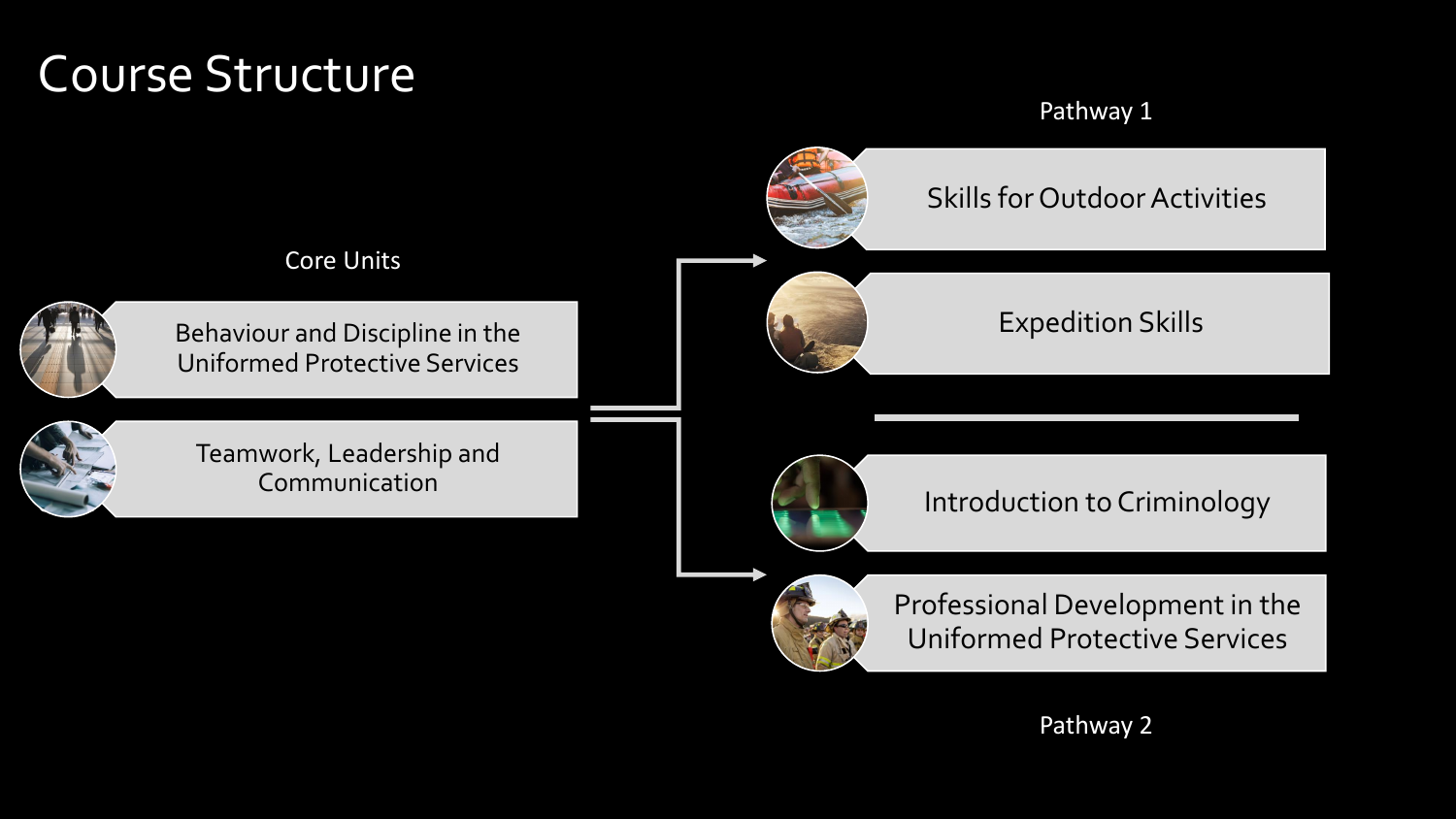<span id="page-4-0"></span>

Unit 2: Behaviour and Discipline in the Uniformed Protective Services

**CORE UNIT** WRITTEN EXAM 2 Hours 80 Marks **33% of Qualification**

**In this unit, you will examine a range of theories that underpin behaviour and how they are applied in the uniformed protective services. You will explore how authority is used to benefit both the individual and society, based on key types of authority in the public sector, making connections between theory and practice. In completing the assessment for this unit, you can draw on your learning from across the programme.**

**This unit will support your progression to higher-education courses that focus on behavioural dynamics, organisation and behaviour in the public sector and investigative psychology in public service, and to degree programmes specifically related to the uniformed protective services, such as policing, fire and rescue or offender management. Coupled with further study the skills and knowledge you develop in this unit will help you to progress in your career in the uniformed protective services.**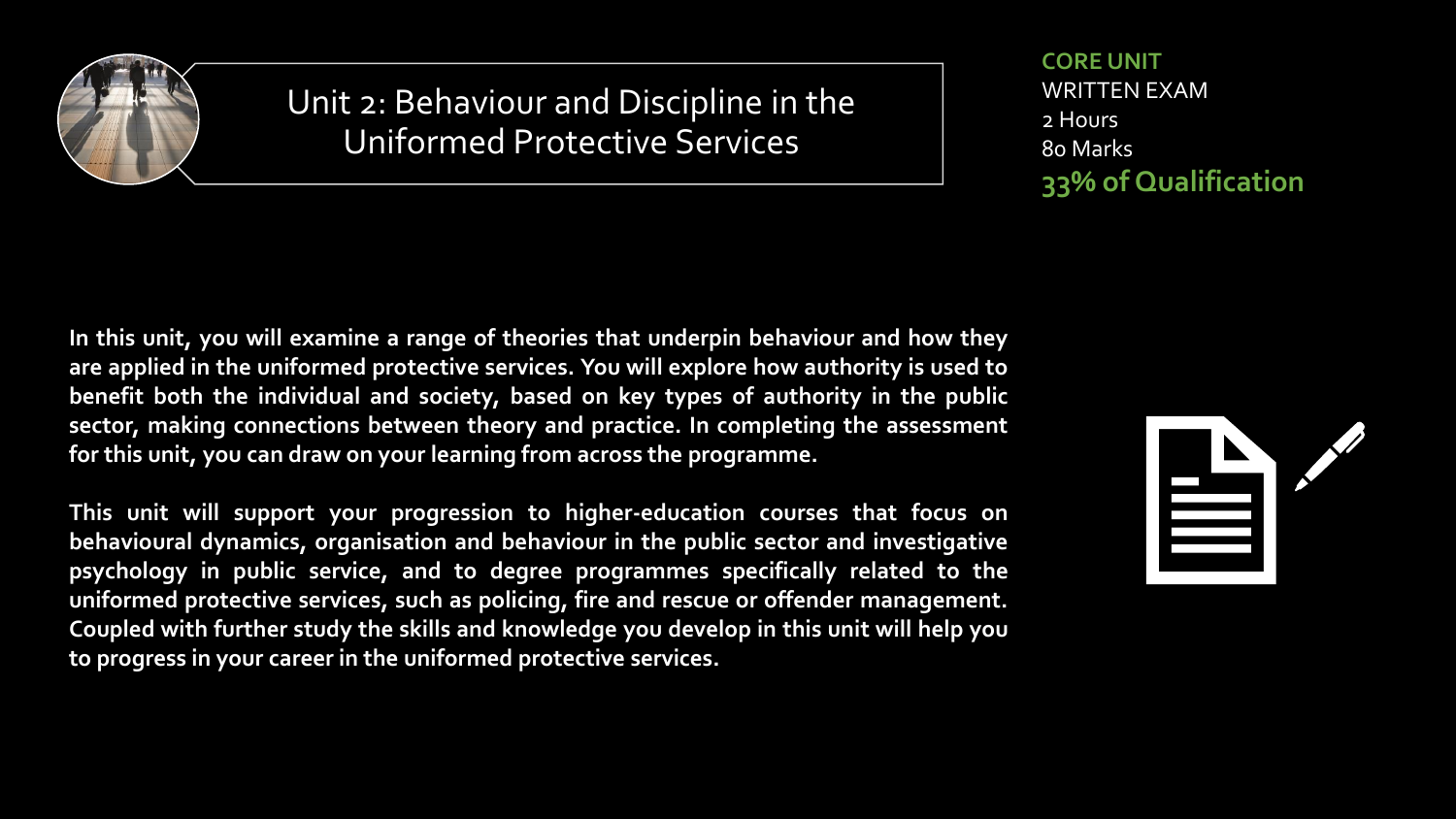<span id="page-5-0"></span>

# Unit 5: Teamwork, Leadership & Communication

#### **CORE UNIT**

NEA Completed in Class **33% of Qualification** 

**In this unit, you will learn about leadership, investigating the different styles of leadership and how they are best used in the uniformed protective services. You will learn how to be an effective team member while developing leadership skills and will have the opportunity to apply these skills in different situations. You will gain an understanding of the different types of communication systems used by the uniformed protective services, and the importance of clear communication, together with learning how these systems have enabled the services to become more efficient. In completing the assessment tasks for this unit, you can draw on your learning from across your programme.**

**Completing the unit will help you to progress to degree or apprenticeship programmes that focus on work with external organisations and to employment.**

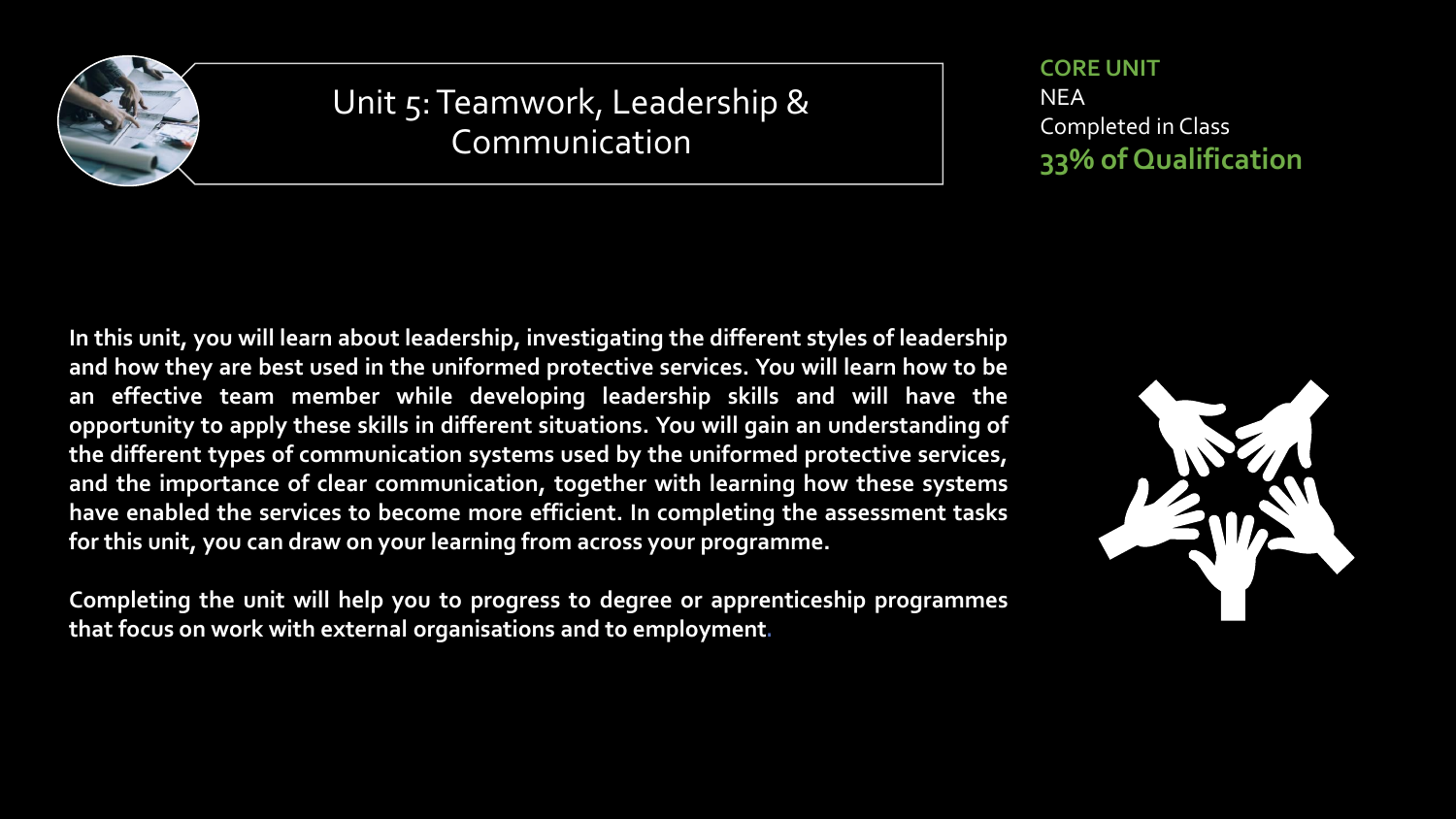

### Unit 10: Skills for Outdoor Activities

#### **OPTIONAL UNIT**

**NEA** Completed in Class/Outdoor **16% of Qualification** 

**This unit gives you the opportunity to participate in outdoor activities. You will be able to develop skills in specific activities and review your performance against group and personal expectations. You will develop your understanding of the skills needed to participate in outdoor activities. You will focus on the concept of good practice in the outdoor sector, while recognising that it is essential to have a knowledge and understanding of the environment where the activities take place. You will study a selection of activities in depth, focusing on developing your practical skills and techniques, which are essential for safe, efficient and independent participation. This unit will allow you to develop your level of physical ability in the outdoors.**

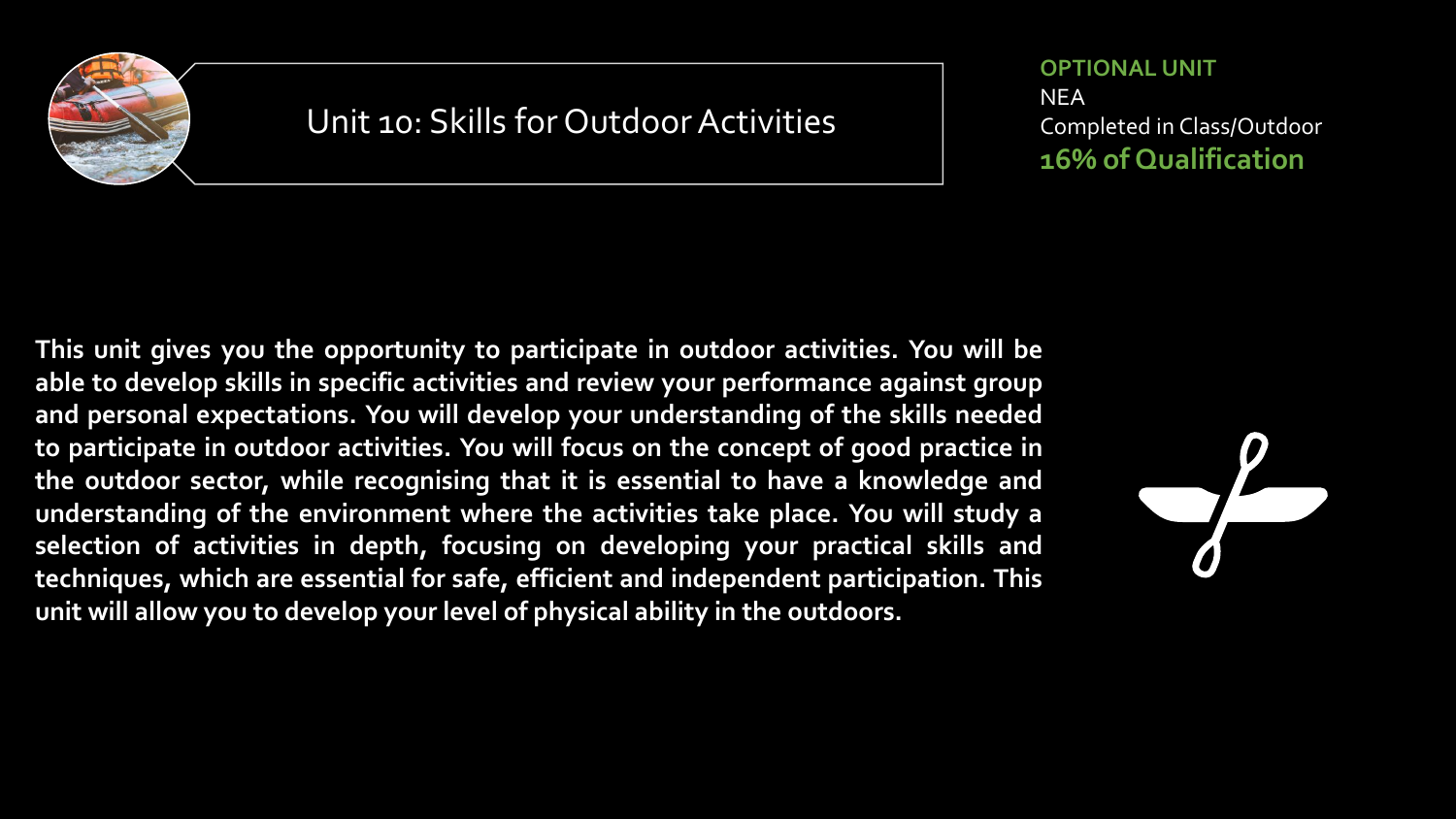## Unit 11: Expedition Skills

Having the skills to undertake an expedition with friends or as an organised group will allow you to access some of the world's most challenging landscapes. In this unit, you will investigate past expeditions, exploring the history behind the most acclaimed and successful individuals and teams. You will also look at lesser-known expeditions that have changed the way in which modern expeditions are planned and undertaken. You will develop the skills needed to plan and undertake an expedition and will be given the opportunity to demonstrate these skills by planning, undertaking and reviewing your own expedition. This unit develops skills and improves the knowledge needed to lead a team on an expedition. Many of these skills are transferable to other tasks carried out in the uniformed protective services.

The skills you develop will be particularly useful if you wish to progress to the officer selection process in the armed services on completion of further training or qualifications. This unit will help you to develop the leadership and planning skills needed for participating in the practical areas of uniformed protective services sector-related employment or apprenticeships, in areas such as fire and leadership and policing.

#### **OPTIONAL UNIT**

**NEA** Completed in Class/Outdoor **16% of Qualification** 



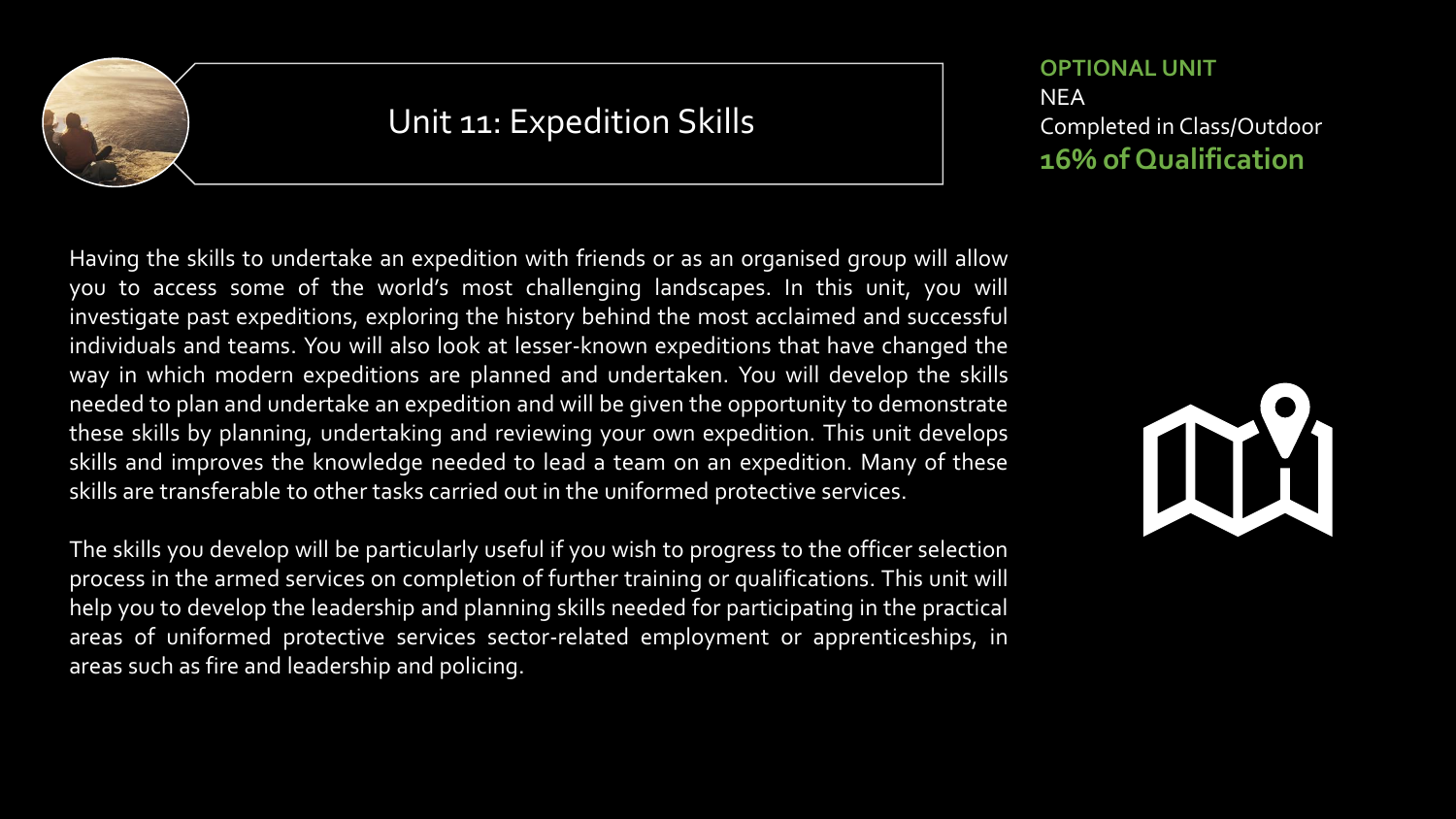### Unit 13: Introduction to Criminology

#### **OPTIONAL UNIT**

**NEA** Completed in Class **16% of Qualification** 

Criminology is the study of crime and criminal behaviour, drawing on psychology, sociology, law and other disciplines, to explain the causes and prevention of crime. There are many different approaches to defining and explaining the extent of crime in England and Wales. In this unit, you will study the theories of the causes of criminal behaviour and any other contributory factors that may lead to criminality and antisocial behaviour. You will also explore the various methods of crime prevention in England and Wales. You will investigate the various sets of crime statistics that explain the extent of crime in England and Wales, and you will look at the impact of crime on society, exploring concepts such as 'fear of crime' and how this may manifest itself in both individuals and communities. You will determine why, according to criminological theories, that certain groups are more likely to commit crimes than others. You will look at the theories underlying the various methods of crime prevention and the different punishment methods used for those convicted of crime. Finally, you will explore how those who have been victims of crime or who have witnessed crime, and those who may be at risk of threats and intimidation, can be supported by the uniformed protective services, other public services and other related bodies.

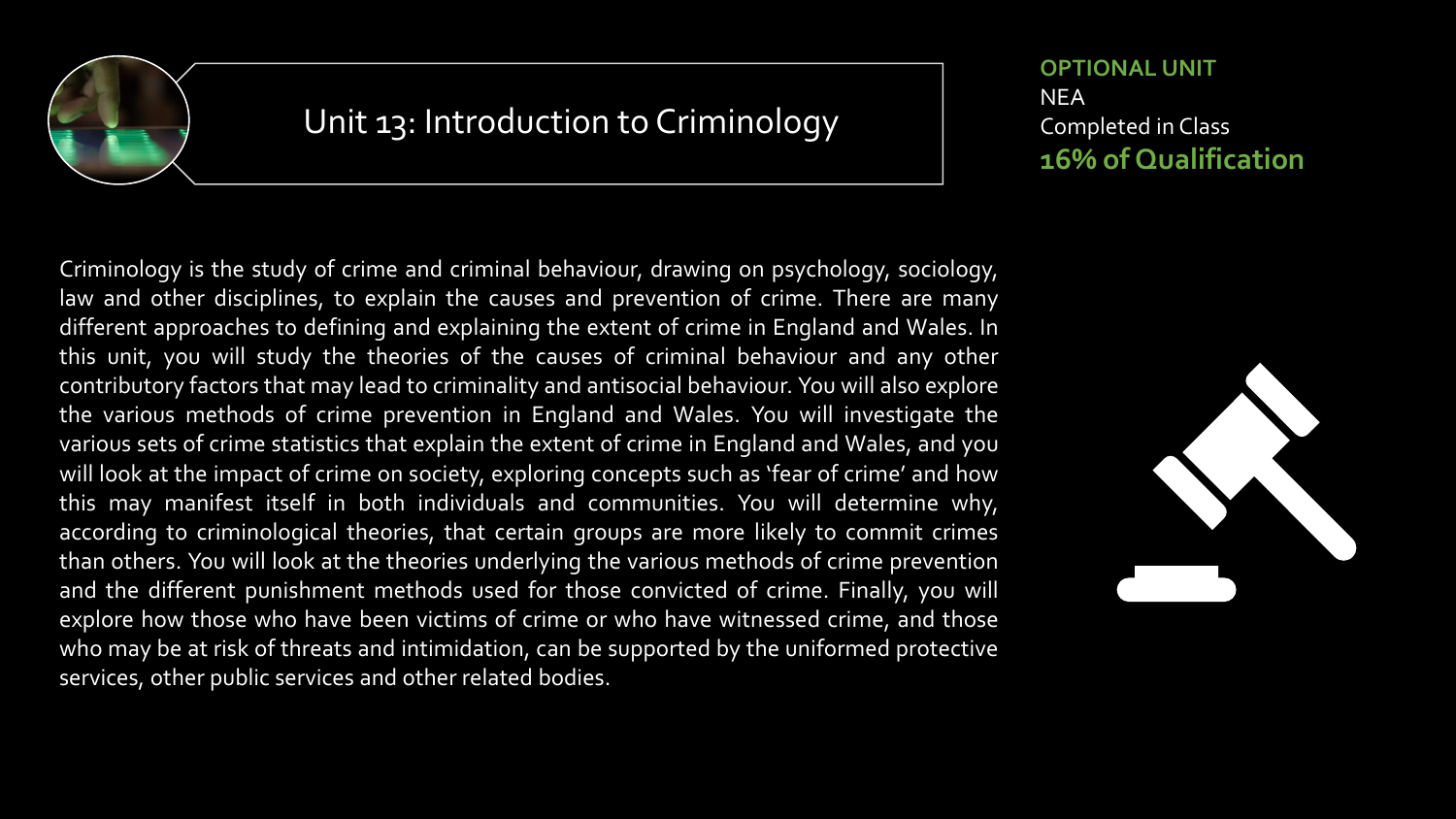

Unit 19: Professional Development in the Protective Uniformed Services

#### **OPTIONAL UNIT**

NEA Completed in Class **16% of Qualification** 

**In this unit, you will research the different possible careers and the associated job roles in the protective services. As you move through the unit, you have the opportunity to analyze your own skills and identify how to develop them into a career through the use of a career plan, researching your chosen career to understand how to access and progress within it. The unit allows you to take part in application and interview assessment activities for a selected career pathway, drawing on knowledge and skills from across the qualification to identify your own strengths and gaps in knowledge and skills. You will evaluate your own performance to gain an understanding of the generic employability and specific technical knowledge and skills required to access and progress in a selected career pathway in the uniformed protective services, and then develop an action plan towards achieving your selected career aim.**